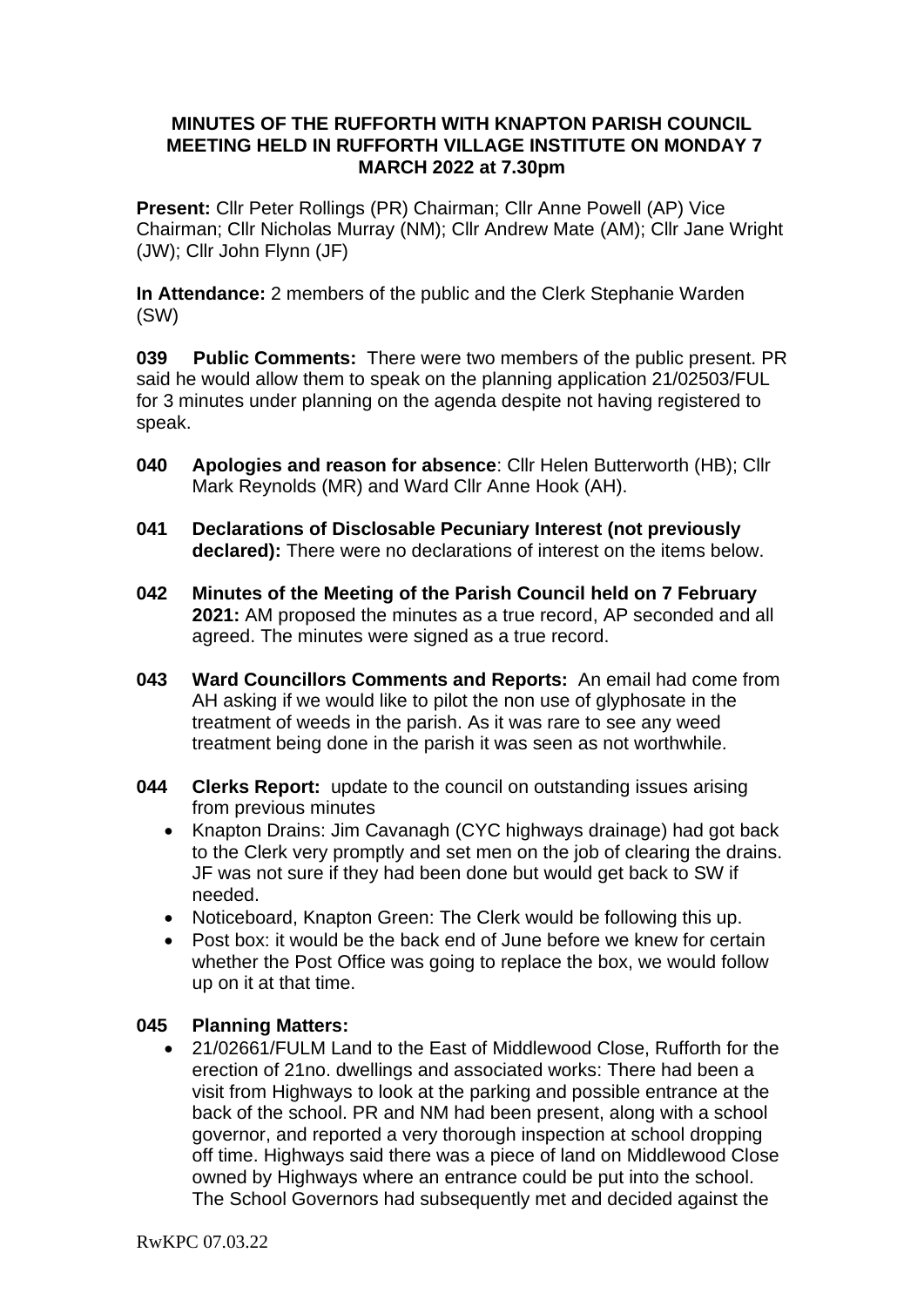option of a side entrance into the school. There is a national calculation for the provision of school crossing patrol persons and a side entrance might influence future recruitment decisions. The plans were in place for surface water drainage and technical issues are being pursued by CYC. Surface water would drain in different direction to surrounding properties. The Parish Council had written to Yorkshire Water re. the Sewerage and detailing the number of times the jet tankers had been out to unblock the drains. The Parish Council will continue the dialogue on drainage concerns with Yorkshire Water. AM was concerned about the infrastructure in the Green Belt. CYC has defined the area outside the planned site as Green Belt in the Local Plan.

- 22/00248/FUL Recreational Field Adjacent New House Covert for Erection of Play Equipment: it had been agreed at the last meeting to support this planning application.
- 21/02503/FUL Hazel Cottage Wetherby Road Rufforth for erection of 3no. new dwellings after demolition of existing dwelling: A resident of Southfield Close spoke. Whilst he supported the application he was concerned about the height, mass and parking provision. Car parking being the biggest concern. There was concern over visitor parking and manoeuvring in and out of the site.

The applicant said that the properties were 2 storeys with a room in the roof and that CYC planning said that only one parking place should be provided for 2 bedroom properties. Councillors raised concern on this point and the issues of parking. After some discussion PR proposed that the parish council did not object in principle but had concerns re. parking and height. The Neighbourhood Plan welcomed this type of housing.

York Local Plan update: The York Local Plan has been postponed for a few weeks because of health issues of one of the Inspectors.

#### **046 Finance:** Monthly report

a) The following payments were ratified after PR proposed them and NM seconded and all agreed:

| Clerk: February salary + burial fees                   | £ 624.37              |
|--------------------------------------------------------|-----------------------|
| <b>CM Marketing Solutions for website</b>              | 60.00<br>£            |
| <b>CIIr Butterworth for Postcrete</b>                  | 5.90<br>£             |
| Planning fee AOD/22/00050 to CYC for allotments        | £ 116.00              |
| Hawthorn Landscapes for work to Parish Garden          | £ 250.00              |
| Falon Nameplates Ltd for memorial plaque               | £ 155.04              |
| S Warden for renewal Fasthosts Standard Email          | 22.79<br>$\mathbf{F}$ |
| C&R Simpson Builders for fitting 3x benches            | £ 432.00              |
| Cllr Flynn for plan for planning application Play area | 21.00<br>£            |
| CYC for Planning fee for Knapton Play Area             | £ 132.00              |
| <b>York Bus Forum Subs</b>                             | 15.00<br>£            |
| b) Payments Received:                                  |                       |
| Invoice 251 for memorial plaque                        | £ 250.00              |
| Invoice 253 for 2 NBG crem. plots + 1 interment        | £1050.00              |
| From Rufforth WI for work to Parish Garden             | £ 125.00              |
|                                                        |                       |

There had also been £450 into the Natural Burial Ground on 1 March.

The Clerk had also submitted a VAT reclaim for£1067.70

c) Funds Available: £3029.00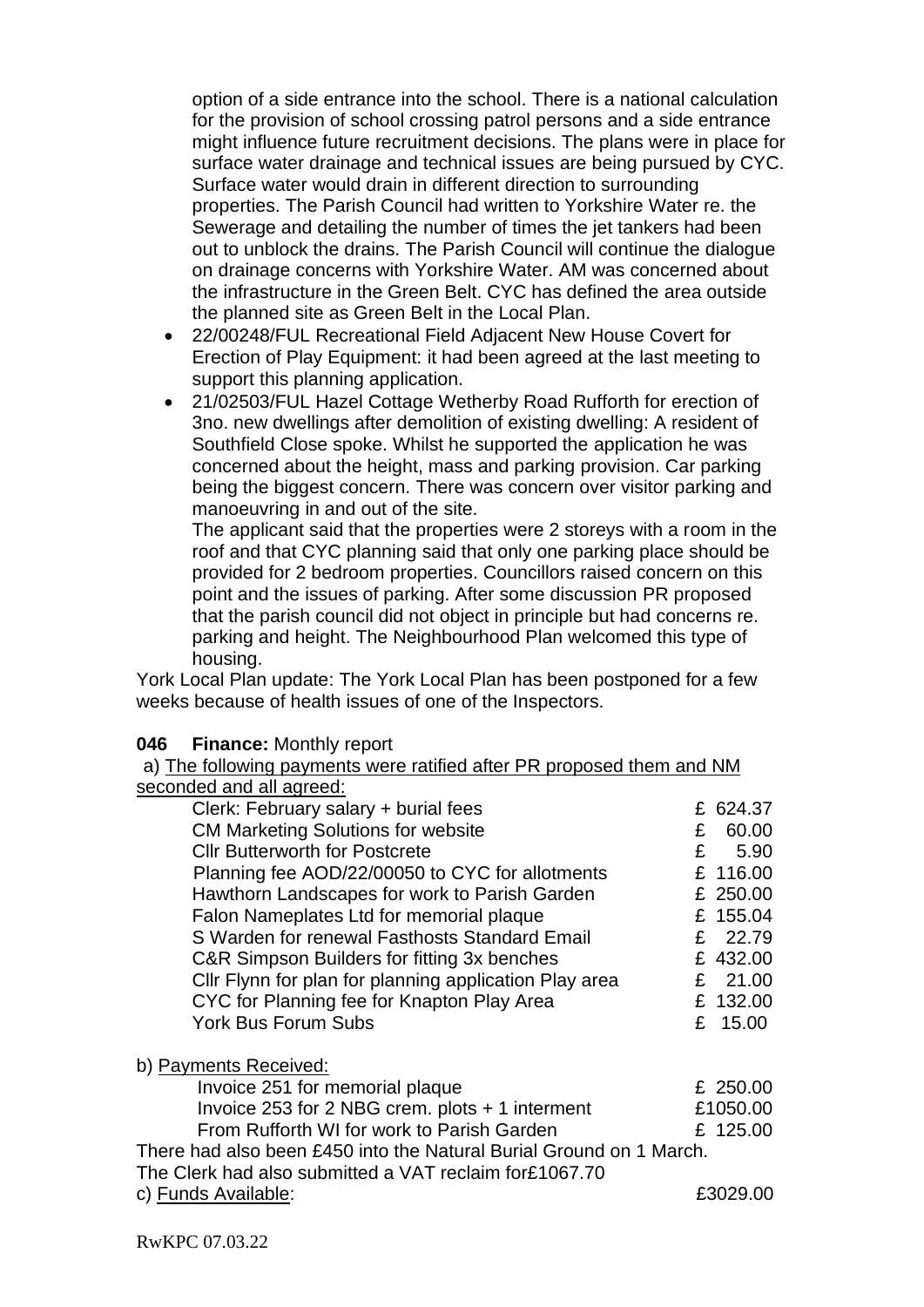LGA had agreed on a pay award of 1.75% due 1 April 2021. PR proposed that the Clerk should receive this back dated to 1 April 2021, all were agreed. PR took the opportunity to thank the Clerk for all her work.

d) Banking/Investment Policy: this would be left to the June meeting.

# **047 Burial Grounds:**

a) Report on Burials: there had been one interment of ashes the Friday before the meeting and a full burial on 24 March.

b) Maintenance in Burial Grounds: HB had done quite a bit in the burial grounds since last meeting.

c) Following the consultation it appears that the proposed new rules would not be implemented by DEFRA for small existing cemeteries.

**048 Website:** NM would ensure a link to the new shop owners' website on the website.

# **049 Rufforth:**

- Milestone: NM was happy to leave this off the agenda until he felt it necessary to put it on.
- Parish Garden: Neighbours are wanting to put a low fence across the back of the garden. PR and JW will meet with them to agree where the boundary is.
- Rufforth Village Map: It was decided not to go ahead with this.
- Allotments: Driveway into the site, parking area and water are all done. Plots are not yet fenced etc. Planning approval for one large secure shed and no individual sheds has been gained. This is likely to cost £5000 + installation so c. £6000 + £1500 for a concrete base. The Ward Councillors have approved a Ward Grant of £5000 but it had not yet been signed off. PR proposed that the balance was funded by the PC from reserves. The lease from CYC is at a peppercorn rent The Parish Council has agreed with the Allotment Association a rent of £500 per year which would be used to repay reserves. This was accepted and agreed by council.
- **050 Knapton Recreational Field, Play Area:** JF reported that a leaflet drop was carried out some time ago to every Knapton resident about the Recreational Field. The Field had been an item on the agenda for meetings for some considerable time and the minutes placed in the noticeboards and on the website. The Play Area was now in for planning and there were no plans to put any lighting in. The Play area was being funded by CYC, Corporate funding and funds from burials not from the Precept. PR would draft a response to the complaint from a Knapton Resident for approval before sending.
- **051 Knapton Parking:** NM had contacted the relevant officers at CYC re. parking but had not yet received a reply.
- **052 York Community Woodland:** The woodland masterplan does not have an equipped play area. JF had written to CYC with our issues re. the Woodland, those being: